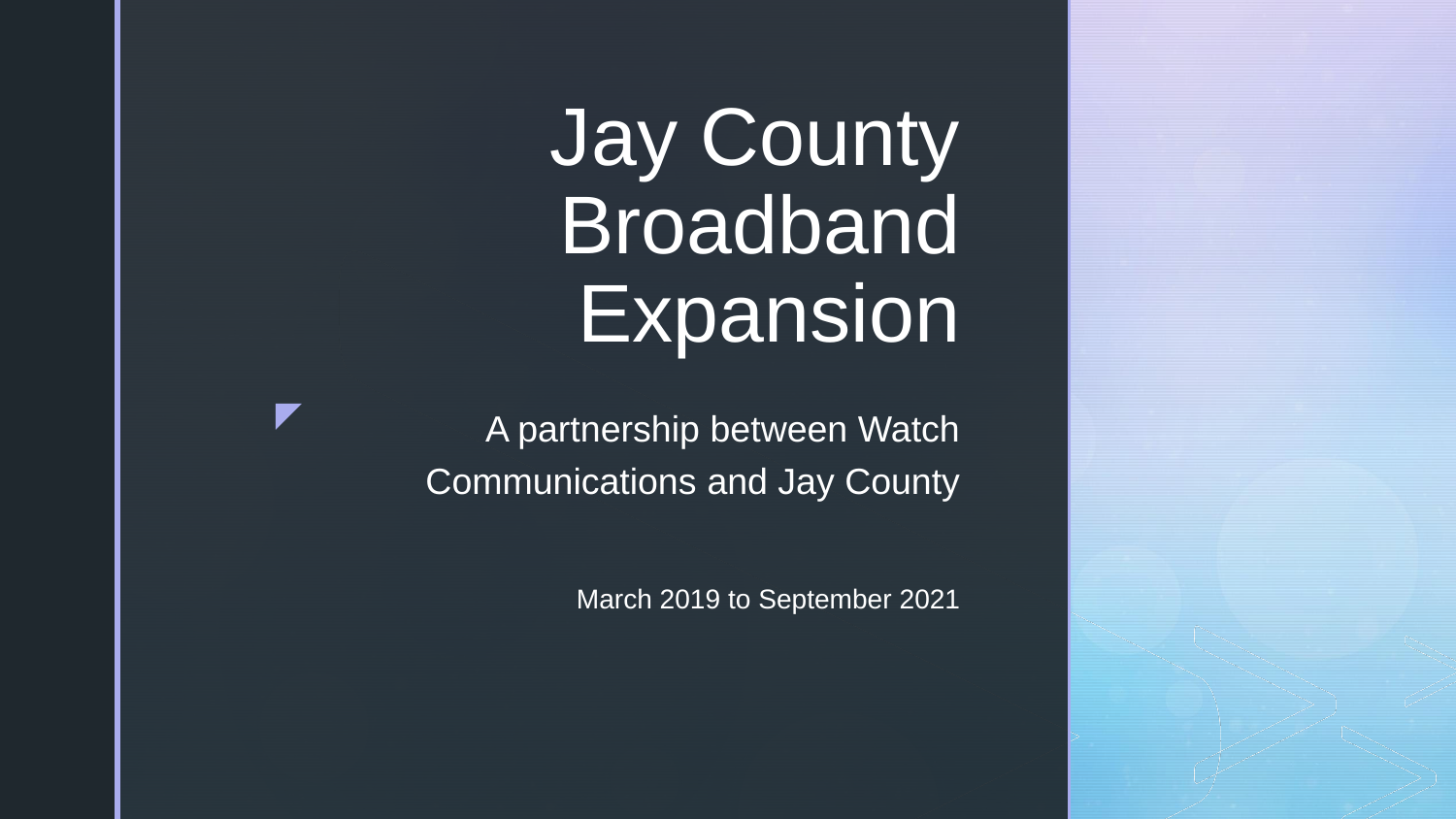### **Background**

- **Watch Communications participated in the Connect America** Fund Phase II to expand broadband internet.
- They were awarded portions of 96 counties across Illinois, Indiana, and Ohio.
- Jay County was one of those areas.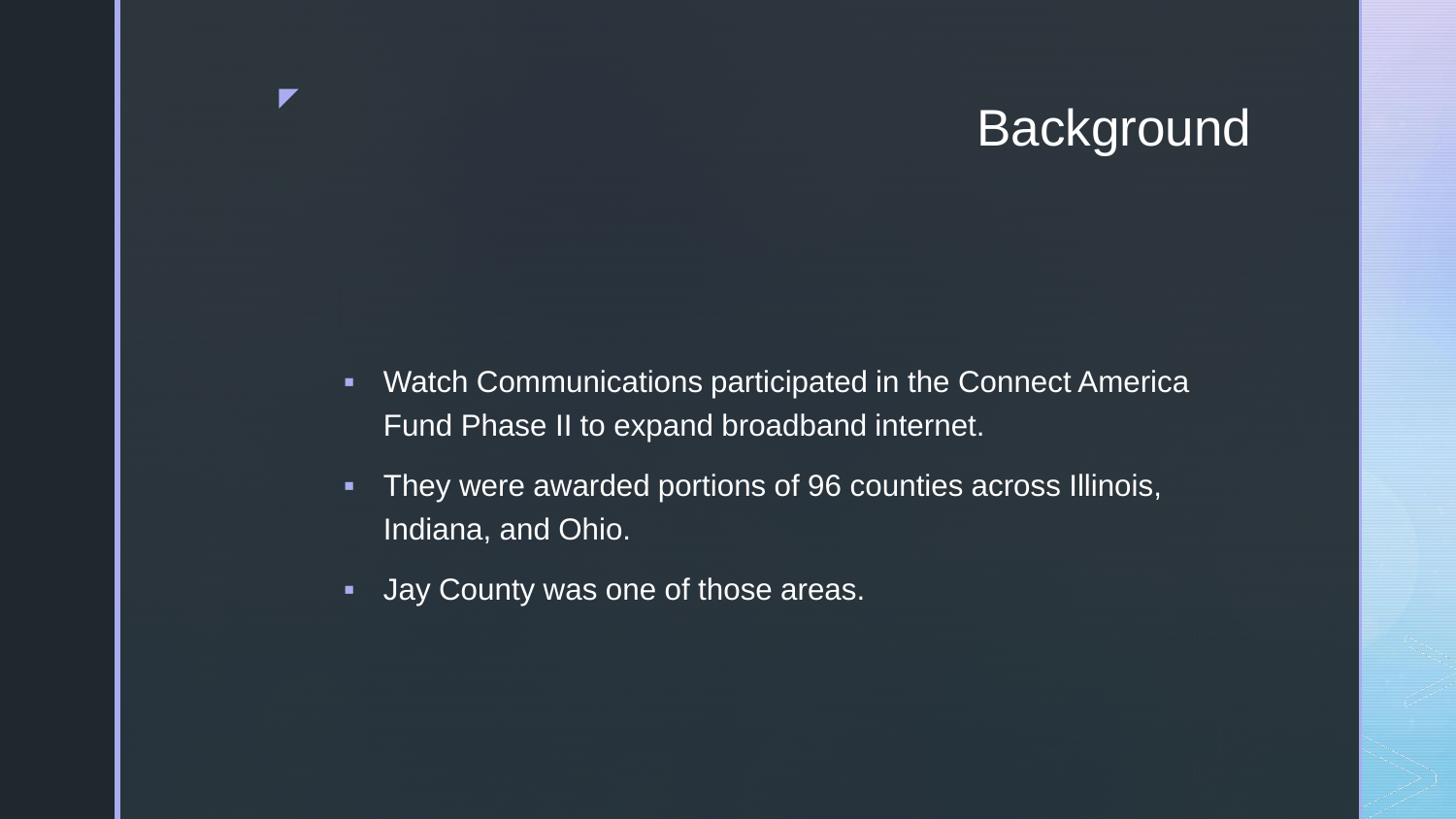## Connect America Fund, Phase II eligible sections in Jay County

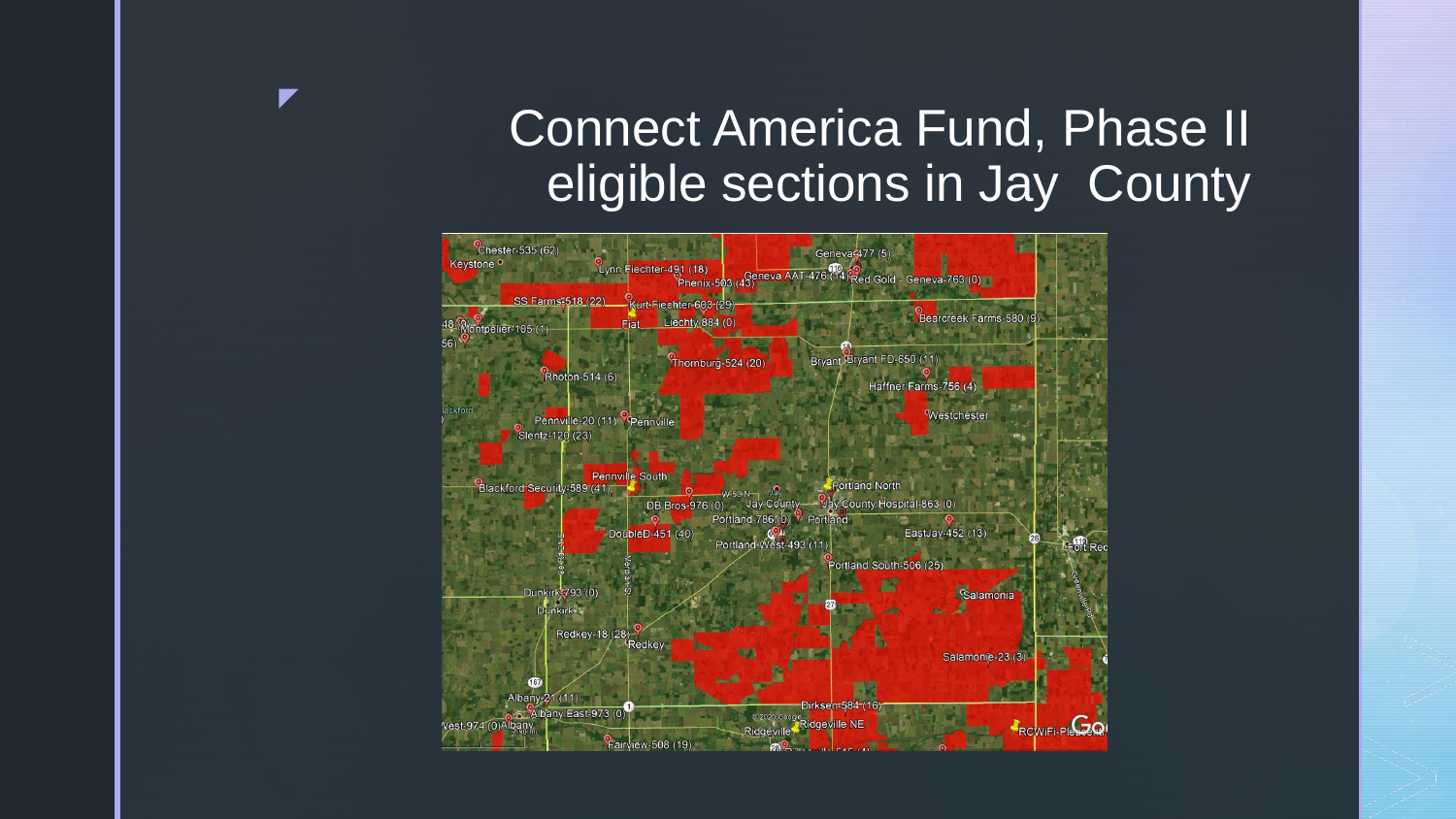### **Activities**

- 2/28/2019 Initial planning meeting between Watch Communications and Jay County officials
- 3/5/2019 Watch/Jay officials seek vertical assets at Farm Bureau annual meeting

- **3/11 to 3/14/2019 Jay officials seek to inform the community and find potential** vertical assets at annual Ag Week events
- 4/10/2019 Jay School Corporation announces partnership with Watch **Communications**
- 4/9/2020 Watch/Jay Schools announce 10 free wi-fi hotspots around the county to help students with e-learning
- 8/2020 to 1/2021 Watch adds/upgrades equipment in Jay County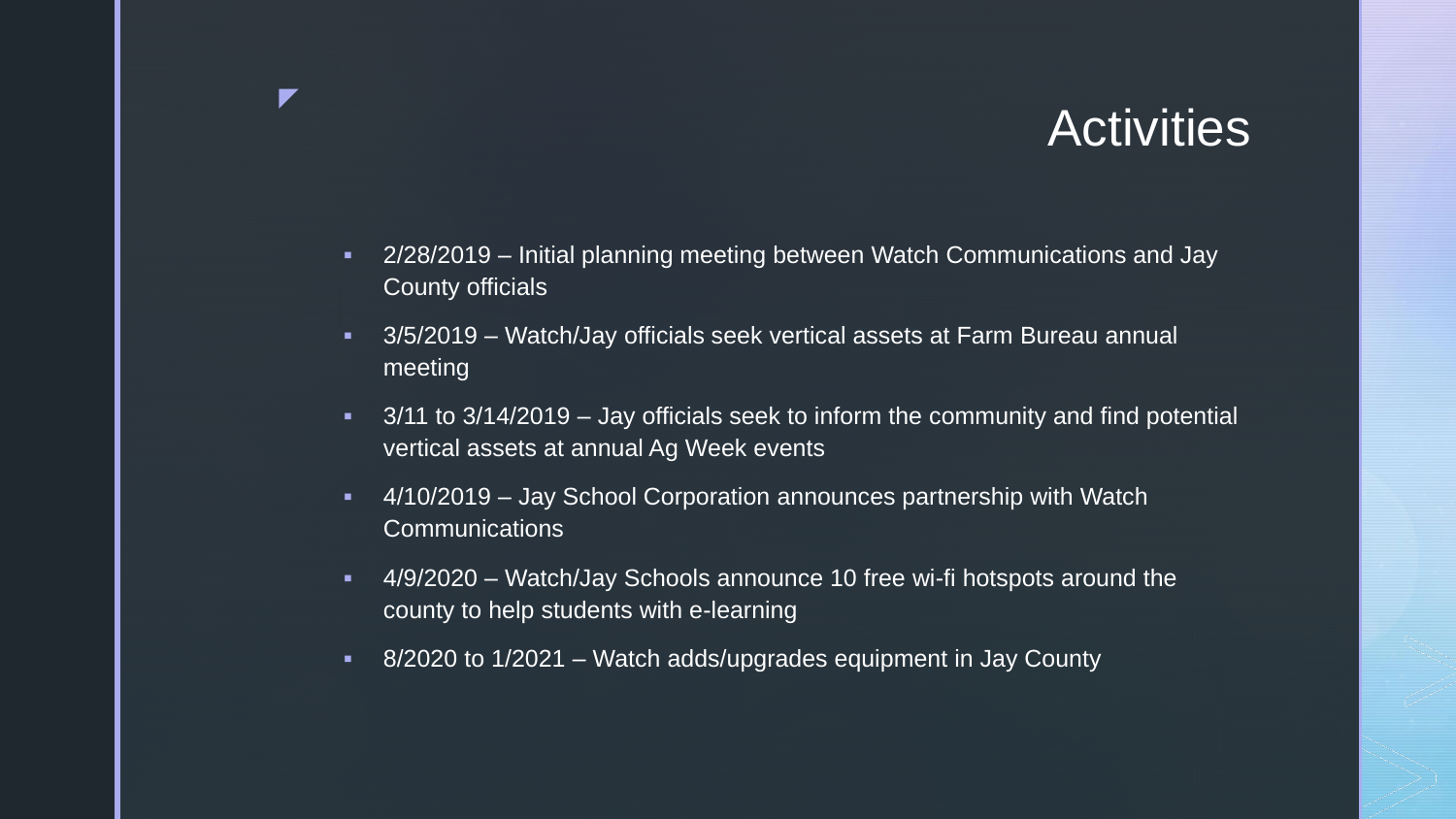### 3/5/2019 Jay County Farm Bureau Annual Meeting

### Jay County and Watch Communications officials seek vertical assets for broadband expansion at the Jay County Farm Bureau 2019 Annual Meeting

#### L to R:

z

Travis Richards, Jay County Development Corp Chad Aker, Jay County Commissioners Tony McAhren, Watch Communications

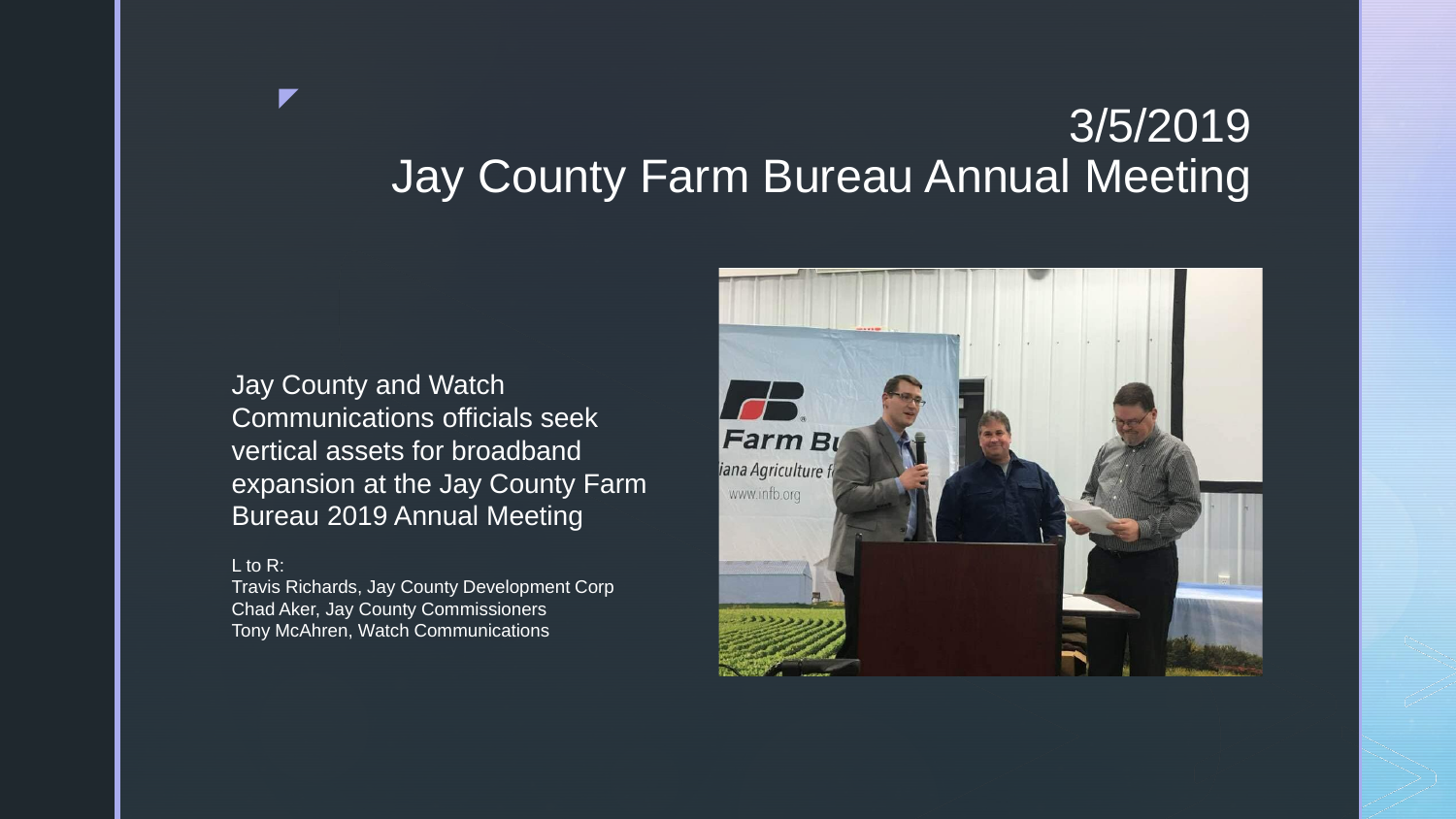### 4/10/2019 Jay School Corporation and Watch Communications announce partnership

Officials gather for a photo op advertising the partnership. Watch Communications presented the school corporation with a \$10,000 to be used for school security.

z

Per the partnership, a portion of monthly fees (5-7%) for Watch Communications customers will be donated to the school corporation to support school security.

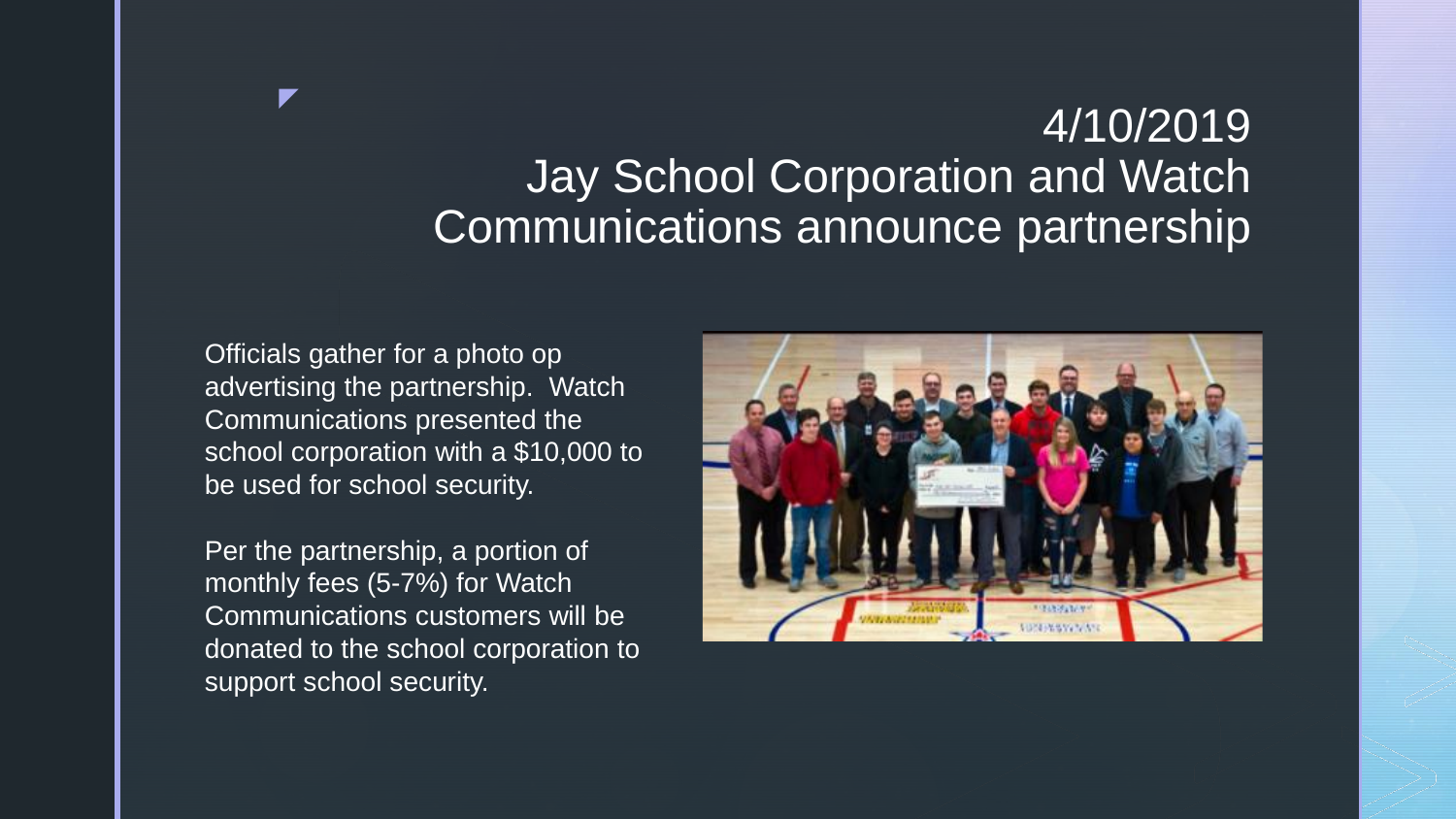### 4/9/2020 Free Wi-Fi hotspots announced in Jay **County**

This map shows the location of free wi-fi hotspots provided by Watch Communications that are available to the public.

z

The intent is to provide a reliable internet source for students and employees that do not have one at home.